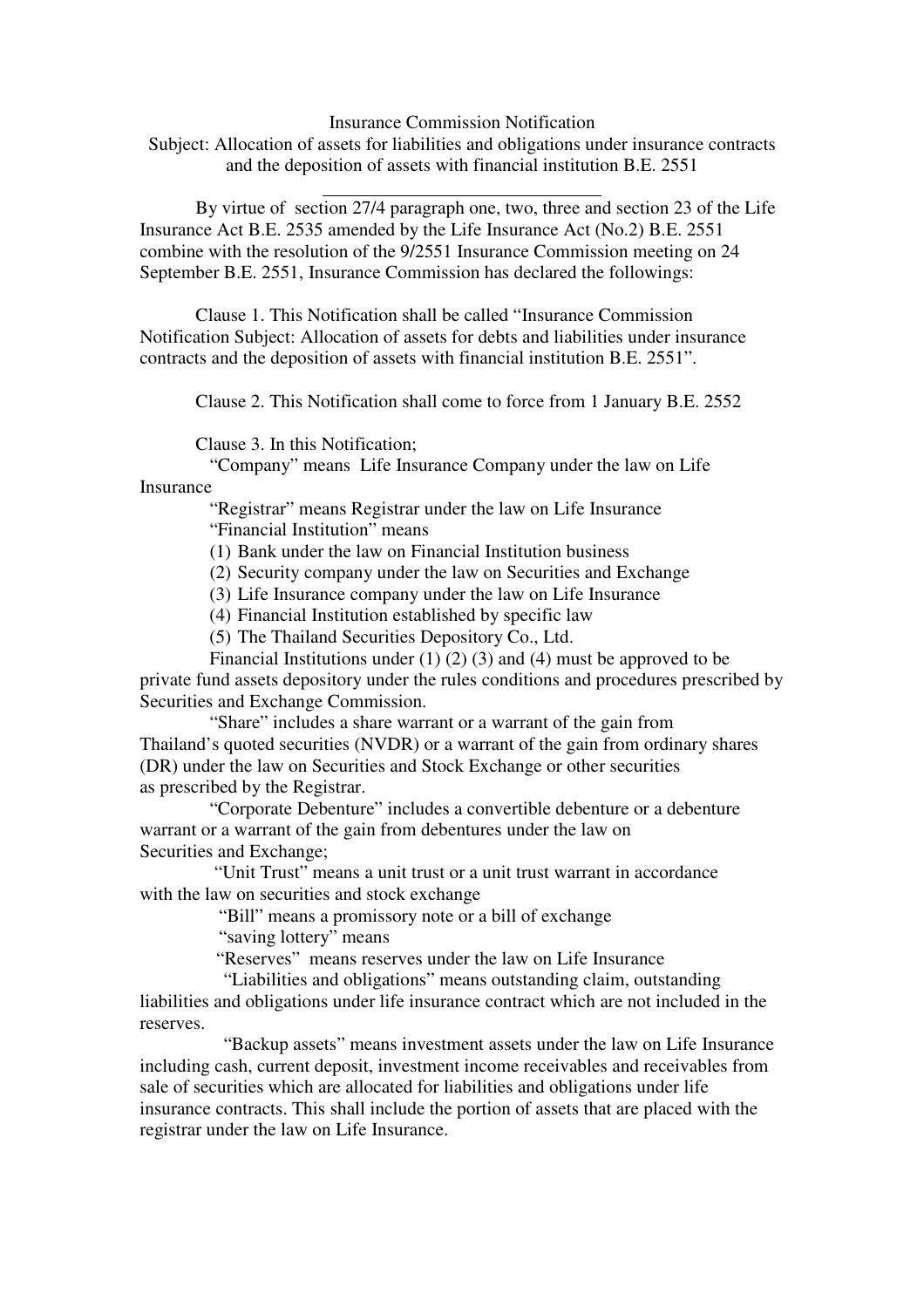"Investment income receivables" means undue interest of bonds, corporate debentures, bill, cash deposit and stock and unit trust dividend receivables aging not more than 45 days from payment declaration date.

"Receivables from sale of securities" means income receivables from the selling of securities aging not more than 5 date from sell date.

Clause 4. Company must allocate backup assets at the amount not less than the sum of reserves, liabilities and obligations and must maintain that amount of asset all the time until the next date of allocation of backup assets.

 Backup assets in the first paragraph must not be subject to any obligations except the followings:

4.1 Open position of derivatives approved by the Registrar

4.2 Securities borrowing and lending

4.3 Securities repurchase transaction

 Backup assets under 4.2 and 4.3 are those booked as Company's assets according to accounting standards only.

 The valuation of Backup assets under the first paragraph must be in accordance with the rules of assets and liabilities valuation under the law of Life Insurance and the amount used must be the amount standing at the last working day of each month.

 The Company must present name, types and amount of Backup assets in the monthly report on Company's financial status and Company's operations submitted to the Registrar.

Clause 5. Company must deposit the following types of Backup asset with Financial Institution.

5.1 Book bank, bank deposit slip or bank certificate of deposit

 5.2 The Royal Thai Government bond, Bank of Thailand bond or treasury bill

5.3 Bonds or debentures of an organization or state enterprise

5.4 Certificate of deposit of a finance company

5.5 Bill

5.6 Shares, debentures of a limited company or unit-trust

 $5.7\,$  สลากออมทรัพย์

 5.8 Backup assets approved to invest outside the Royal Kingdom of Thailand under the law on Life Insurance

5.9 Others Backup assets as prescribed by Insurance Commission

 Backup assets under the first paragraph shall not include the portion placed with the Registrar under the law on Life Insurance, cash and bank cash saving deposit or current deposit used for Company liquidation. The amount of cash and cash deposit altogether shall not exceed 5 percent of the amount of Company's Backup assets.

The deposit of Backup assets with Financial Institutions under 5.8, agents of Financial Institutions abroad must be approved to operate as depository under the law of the foreign country where the company invests or under the law of the financial institution agent's country.

Clause 6. In the contract hiring Financial Institution as a depository of the Backup assets under clause 5, the company must affirm that the Backup assets, apart from those subject to obligations under Clause 4 paragraph two, are free from obligations and must allow only the Financial Institutions to do any actions according Company's order to create, modify, transfer, preserve or extinguish rights in relation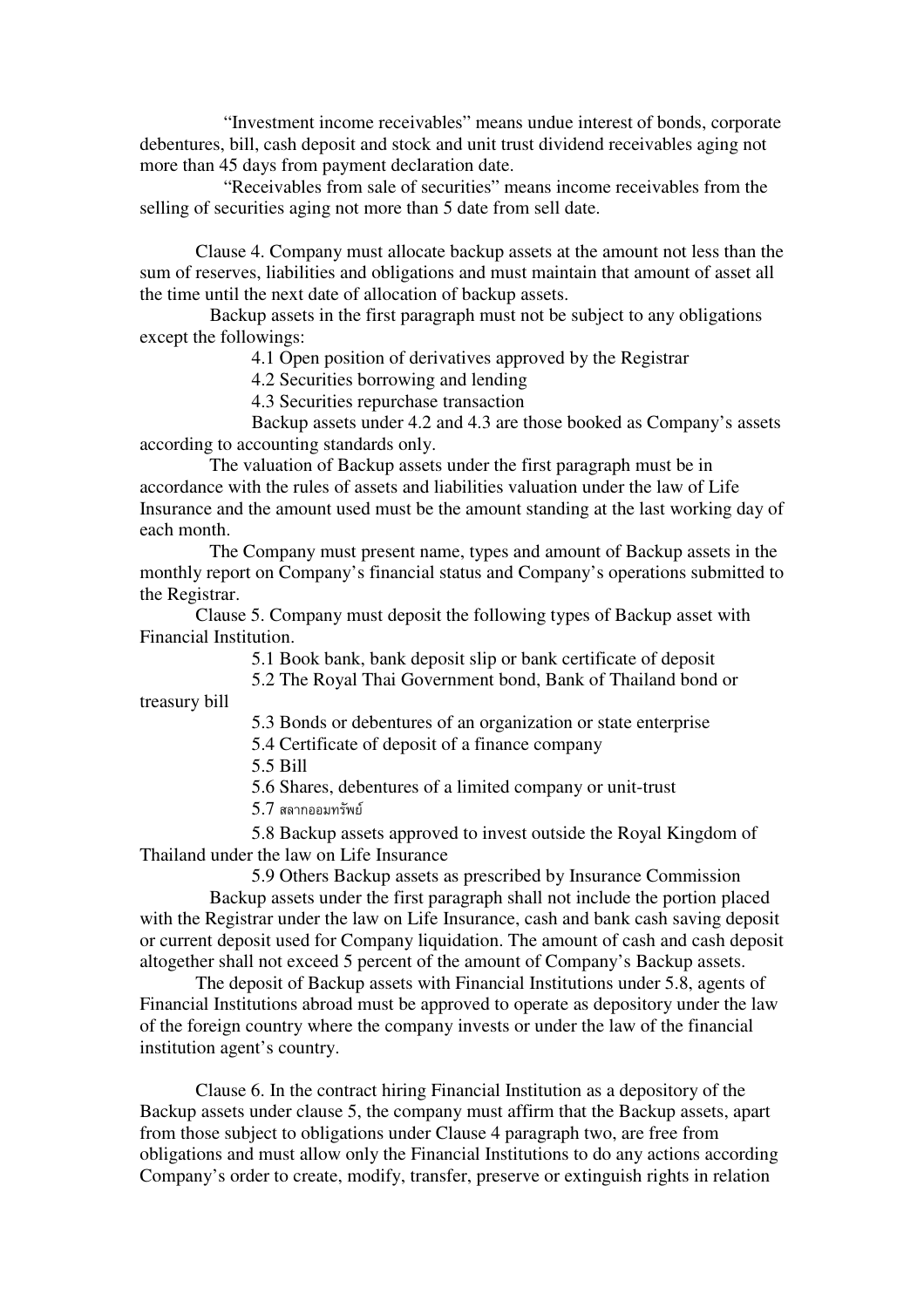to those Backup assets. The Company must inform the Financial Institution of any action concerning Backup assets which is done by the Company itself or any other person that are not the hired financial institutions.

 The contract of hiring Financial Institution must specify that the Financial Institution must act and omit to act the followings:

 6.1 The Financial Institution must provide a report regarding the status of the deposited Backup assets on the last working day of each month. The valuation of those assets must be according to the rules regarding the valuation of liabilities and assets under the law on Life Insurance or face value or market value of each assets as accepted by the Registrar. The report must be submitted to the Registrar within 5 working days from the last working day of each month and must have the followings details:

6.1.1 Name, types, the amount of assets deposited and withdrawn.

6.1.2 Account balance on the last working day of each month.

6.1.3 Obligations of the assets (if any)

 6.2 The Financial Institution must answer all the Registrar's enquiries in relation to the report under 6.1 and agree to allow the Registrar to examine Company's asset account deposited with the Financial Institution.

 6.3 The Financial Institution must keep the information and documents concerning the deposit of asset not less than 2 years form the date the information or the documents have been made. They must be ready for the Registrar to examine or to be sent to the Registrar, if requested in writing.

 6.4 The Financial Institution can not appoint any person acting as depository of the Backup assets except Backup assets under 5.8 or the deposit of securities with the Thailand Securities Depository Co., Ltd.

Clause 7. Company may keep Backup Assets apart from those specified in Clause 5 to itself or deposit them with Financial Institutions. If the Company keeps them to itself they must follow rules and procedures;

 7.1 Company must have at least the following operation system ready to keep Backup assets;

 7.1.1 Personnel must be ready to be responsible for the task of keeping Backup assets. Those personnel must have knowledge, be competent and have suitable experience for the characteristic of the tasks they are responsible for.

 7.1.2. Must have a system to separate Backup assets from other Company's assets and a keeping and maintenance system including internal control system to protect the misuse of Backup assets.

 7.1.3 Must have a protection system to protect Backup assets, information and related documents from damages and also a system to control the paying and receiving of Backup assets.

7.1.4 Must have a system to examine and to count Backup assets

7.1.5 Must have a system to manage asset account to illustrate particulars and amount of assets and to book receiving or payment particulars concerning Backup assets in the monthly report on the Company financial status and Company operation that must be submitted to the Registrar. The Account must contain at least the followings;

1) Name, types, sum and the withdrawal.

2) Balance of assets on the last working day of each month

7.1.6 Must have a system to look after and follow any benefits arising from Backup assets kept by the Company